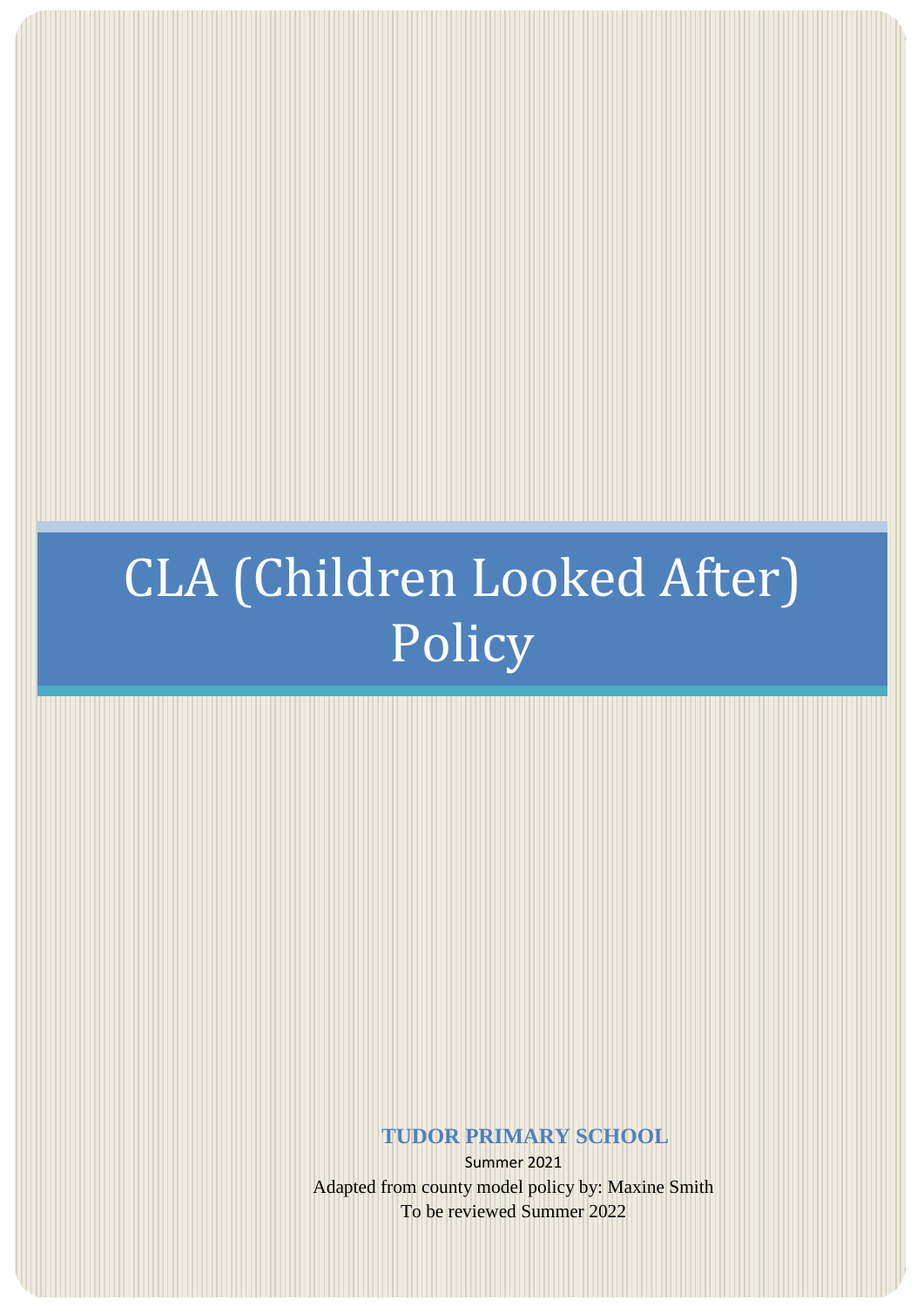# **Children Services: Education and Early Intervention**

### **MODEL SCHOOL POLICY FOR CHILDREN LOOKED AFTER**

| <b>PUBLICATION SCHEDULE NUMBER:</b>      | <b>CSF4093</b>                                                                            |
|------------------------------------------|-------------------------------------------------------------------------------------------|
|                                          |                                                                                           |
| <b>PUBLICATION DATE: AUGUST 2020</b>     | <b>ISSUE NO: 10</b>                                                                       |
| <b>AUTHORISING OFFICER:</b>              | <b>Jenny Coles</b>                                                                        |
| <b>AUTHORISING OFFICER'S SIGNATURE:</b>  |                                                                                           |
| <b>AUTHOR OF PUBLICATION:</b>            | <b>Felicity Evans</b>                                                                     |
| POST:                                    | <b>Virtual School Head</b>                                                                |
| UNIT:                                    | <b>The Virtual School:</b>                                                                |
|                                          | <b>Children's Services</b>                                                                |
| <b>REVIEW DATE:</b>                      | September 2021                                                                            |
| <b>TARGET AUDIENCE:</b>                  | <b>School Head Teachers,</b><br><b>Designated Teachers and</b><br><b>School Governors</b> |
| <b>PUBLISHED BY</b>                      |                                                                                           |
| <b>Hertfordshire Children's Services</b> |                                                                                           |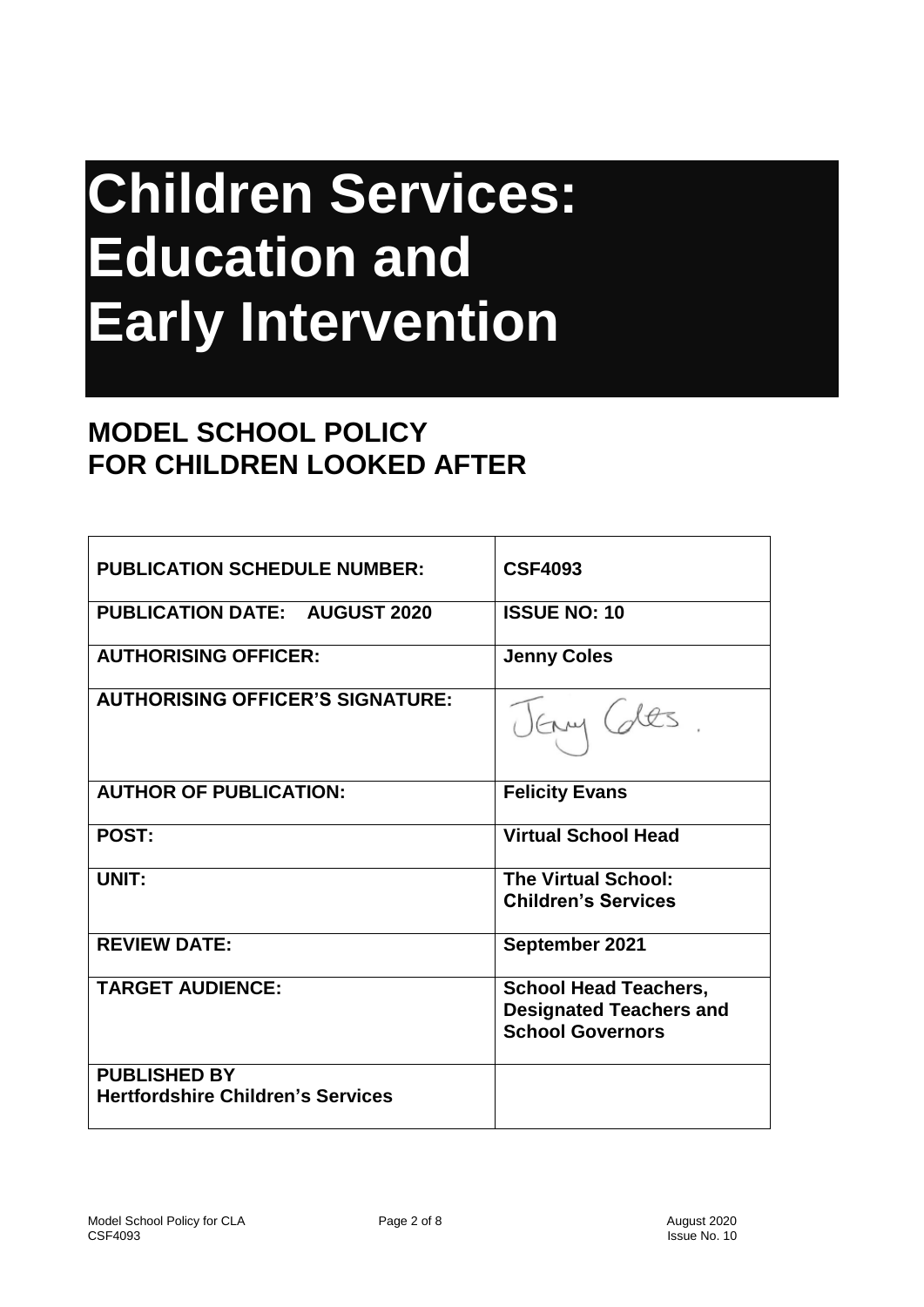

### **Model School Policy for the Education of Children Looked After (CLA) by Hertfordshire and Previously Looked After Children (PLA)**



#### **Policy Objective:**

To promote the educational achievement and welfare of Children Looked After (CLA) and Children Previously Looked After (PLA) on the roll of this school.

#### **Name of the Designated Teacher for CLA and PLA**

Maxine Smith

#### **Name of the Designated School Governor for CLA and PLA**

Susannah Arje

At **Tudor Primary School** we will ensure that children looked after (CLA) and children previously looked after (PLA) have access to excellent educational provision and are prioritised for additional support through school-based interventions to achieve as well as possible, in accordance with the '*DfE Designated teacher for looked-after and previously looked-after children Statutory guidance for local-authority-maintained schools carrying out duties for looked-after and previously looked-after children. 28th February 2018.*

We recognise that our school plays a vital role in providing a stable base for CLA and in promoting their academic, social and emotional development. We promote whole school staff training in their specific needs, so that all adults at this school are sensitive to the barriers to learning that CLA experience and feel able to support the children discretely and confidentially, as needs arise. We understand the need to work in a 'relationship-based' way so that children looked after and previously looked after feel valued and a part of our school community.

Our aim is to champion the needs of CLA to ensure they make rapid educational and social progress during their period in care on the roll of this school.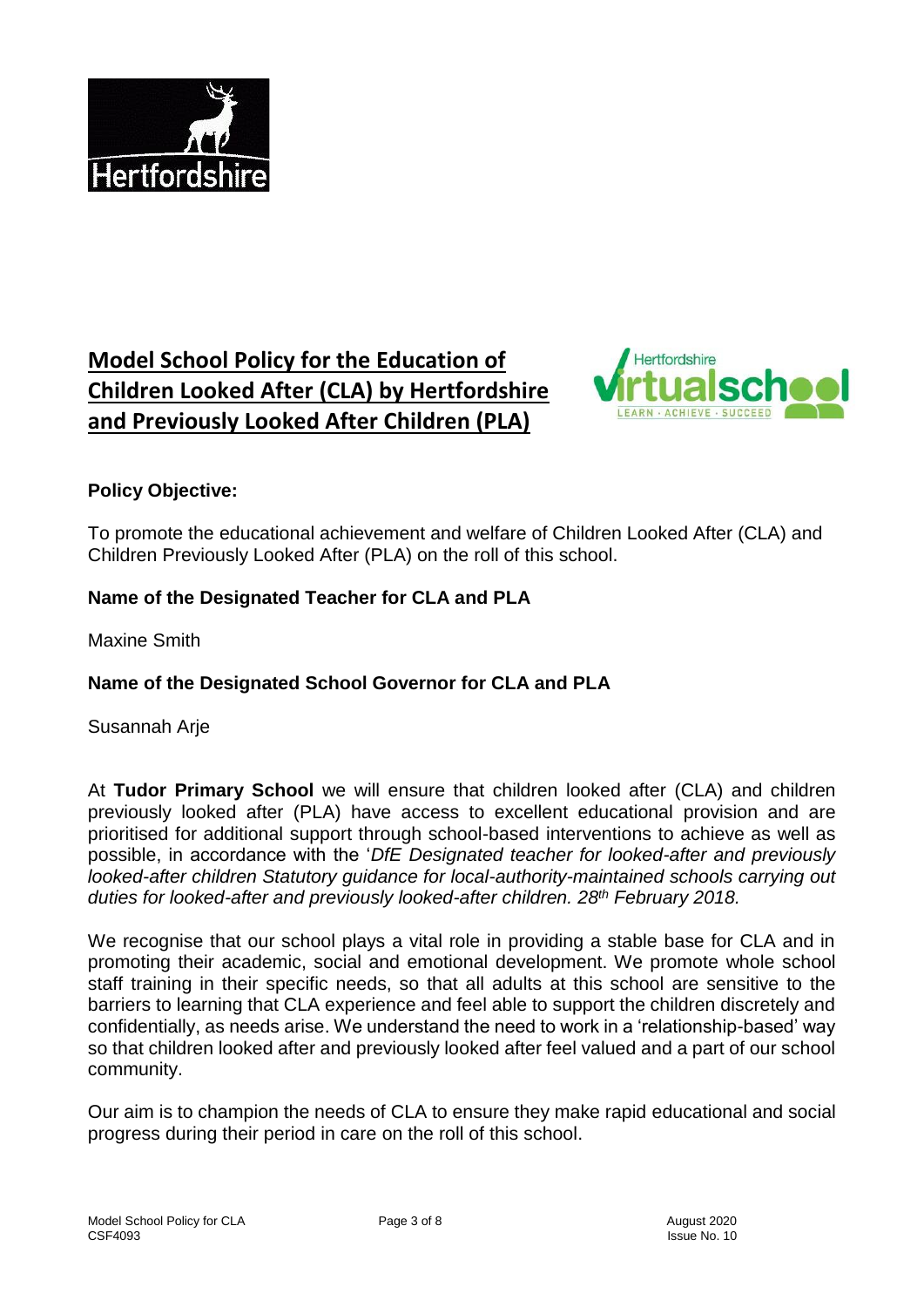#### **Equality and Diversity statement**

This policy is intended to be helpful for improvement in the education available for all learners but has a focus on children looked after who, statistically, experience disadvantage in education. The criteria are clear that the expectation is that all learners receive a highquality, ambitious education; that providers are inclusive of all learners; and that all providers must be meeting their statutory duties, including those under the Equality Act 2010 and all protected characteristics therein.

An inclusive learning environment in which everybody is respected is conducive to a happy and healthy learning environment.

We have also reviewed the Virtual School Recovery Curriculum presentation and delivered the Attachment Aware and Trauma Informed Toolkit training to all school staff and will develop a school response based on the principles promoted in both.

#### **Our Aims for CLA:**

- to provide a safe and secure environment where educational progress and stability is always central to the planning and all adults understand the specific needs of CLA and PLA
- to narrow the gap between the attainment of CLA and PLA and their peers, ensuring **accelerated** and **rapid** progress
- that they benefit from school-based interventions, even if they do not meet the criteria for that intervention *(DfE Designated teacher for looked-after and previously lookedafter children Statutory guidance for local-authority-maintained schools carrying out*  duties for looked-after and previously looked-after children. 28th February 2018) and to use the allocated Pupil Premium *Plus* (PP+) to ensure effective impact
- for all CLA to have at least termly Personal Education Planning (ePEP) meetings each academic year and for the joint planning and quality first teaching to have measurable impact on each child's learning on a daily basis *(DfE Designated teacher for lookedafter and previously looked-after children Statutory guidance for local-authoritymaintained schools carrying out duties for looked-after and previously looked-after children. 28th February 2018)*
- for all adults to provide sensitive, child-led support, adopting a relationship-based approach and with at least one key adult with whom the child or young person has a trusted relationship and who will act as an advocate for them and take a special interest in their progress in all school activities
- that school systems facilitate discrete support, that includes a strong relationship between school staff, carers and children looked after on roll
- CLA will be advantaged within school policies and procedures, with their needs explicitly considered and provided for *(DfE Designated teacher for looked-after and previously looked-after children Statutory guidance for local-authority-maintained schools carrying out duties for looked-after and previously looked-after children. 28th February 2018)*
- our Behaviour Policy maintains clear boundaries and expectations about behaviour but we understand that not all behaviour is a matter of choice. We will not enforce sanctions that shame and ostracise children looked after from their peers, school, community or family. In this school we seek to create an inclusive and positive school ethos for every pupil
- CLA and PLA and their families will feel part of the school community; they will be actively welcomed, involved and engaged into this school community *(DfE Designated teacher for looked-after and previously looked-after children Statutory guidance for*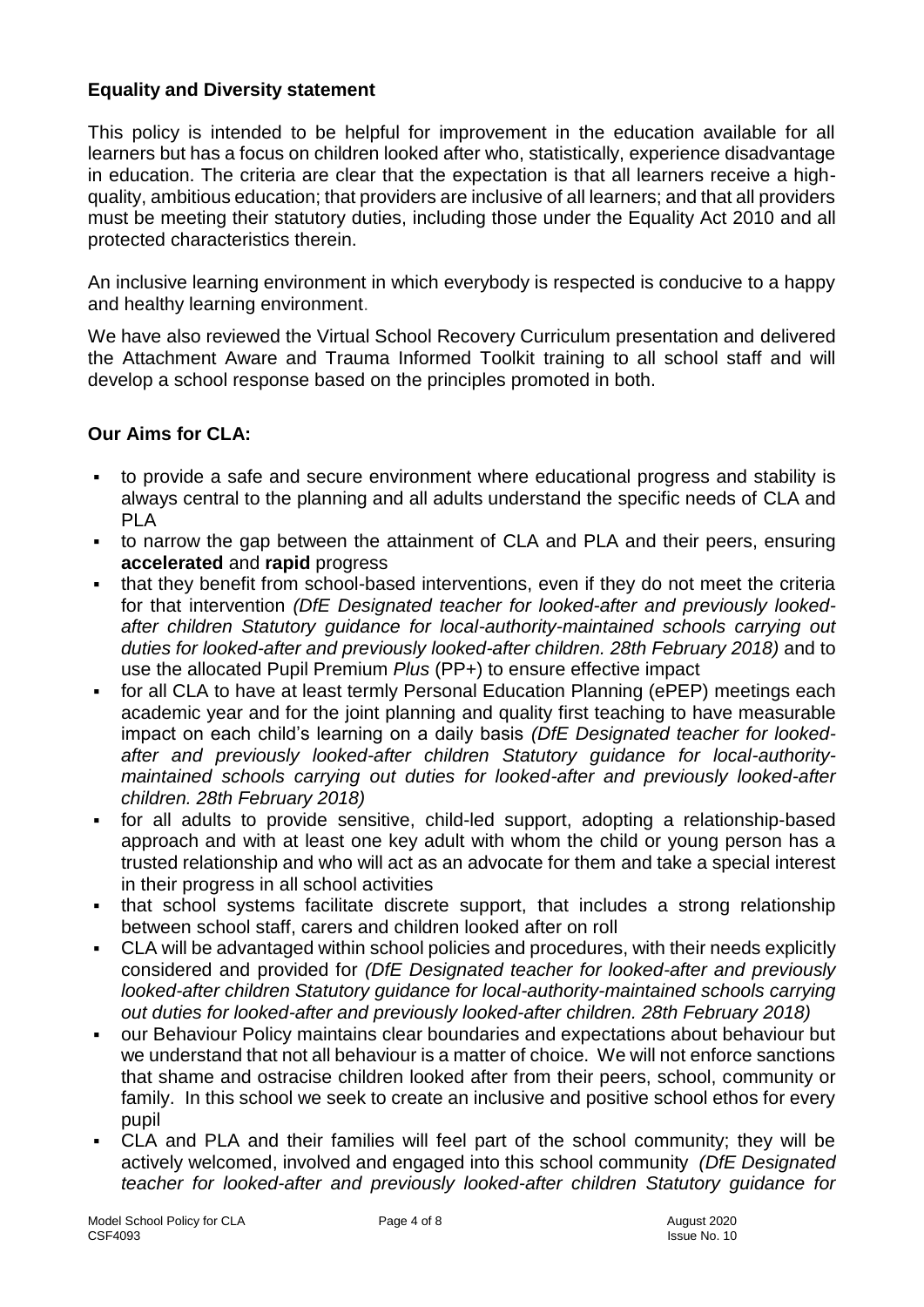*local-authority-maintained schools carrying out duties for looked-after and previously looked-after children. 28th February 2018).*

#### **Educational Planning for Children Looked After**

#### **Personal Education Plans (ePEP) and CLA Self Evaluation Forms (CLASEF):**

The school will ensure that every CLA on roll has a Personal Education Planning (ePEP) meeting that is reviewed termly, within the statutory care planning framework, and in collaboration with the social worker, carer and other relevant professionals. In any one school year there will be at least 3 PEP meetings for each CLA. The school will complete all sections of the CLASEF to share our plan for improvement and development in school for disadvantaged children and also to inform the Hertfordshire Virtual School of the school's policy and practice, to account for the efficient and effective spend of the PP+ funding and to inform the school Governing Body as the annual report.

#### **Roles and Responsibilities:**

**The Headteacher and Governing Body** are committed to promoting improved educational life chances for CLA and PLA. They will ensure that the Designated Teacher for Children Looked After has qualified teacher status, appropriate seniority in the leadership team and time and experience to fulfil this statutory role and have at least 2 days per year training to remain fully informed. They will monitor the role of the Designated Teacher to ensure that all CLA and PLA make accelerated and rapid progress and that the whole school staff receive appropriate training.

**The Designated Teacher for Children Looked After and Children Previously Looked After** is Maxine Smith. She is a qualified teacher, and will promote improved educational life chances for CLA and PLA by:

- ensuring that the CLA or PLA has access to quality first teaching
- tracking the progress of CLA and PLA across the curriculum using data, teacher reports and book looks
- ensuring that the PP+ is used effectively and efficiently
- performing a coordinating role with school staff and outside agencies
- ensuring effective communication with the school's assigned Education Adviser from the Virtual School
- developing expertise in the field of CLA, including attachment theory and traumainformed practice
- delivering the Virtual School training: 'An introduction to Attachment Aware and Trauma-Informed Practice' to the whole school
- providing and attending training and offering advice to the whole school staff
- promoting a school culture which is supportive, relationship-based and has high expectations for CLA and PLA
- regularly reporting to the Head and Governing Body on the attainment of CLA and PLA and school resource and staff training needs for working with this group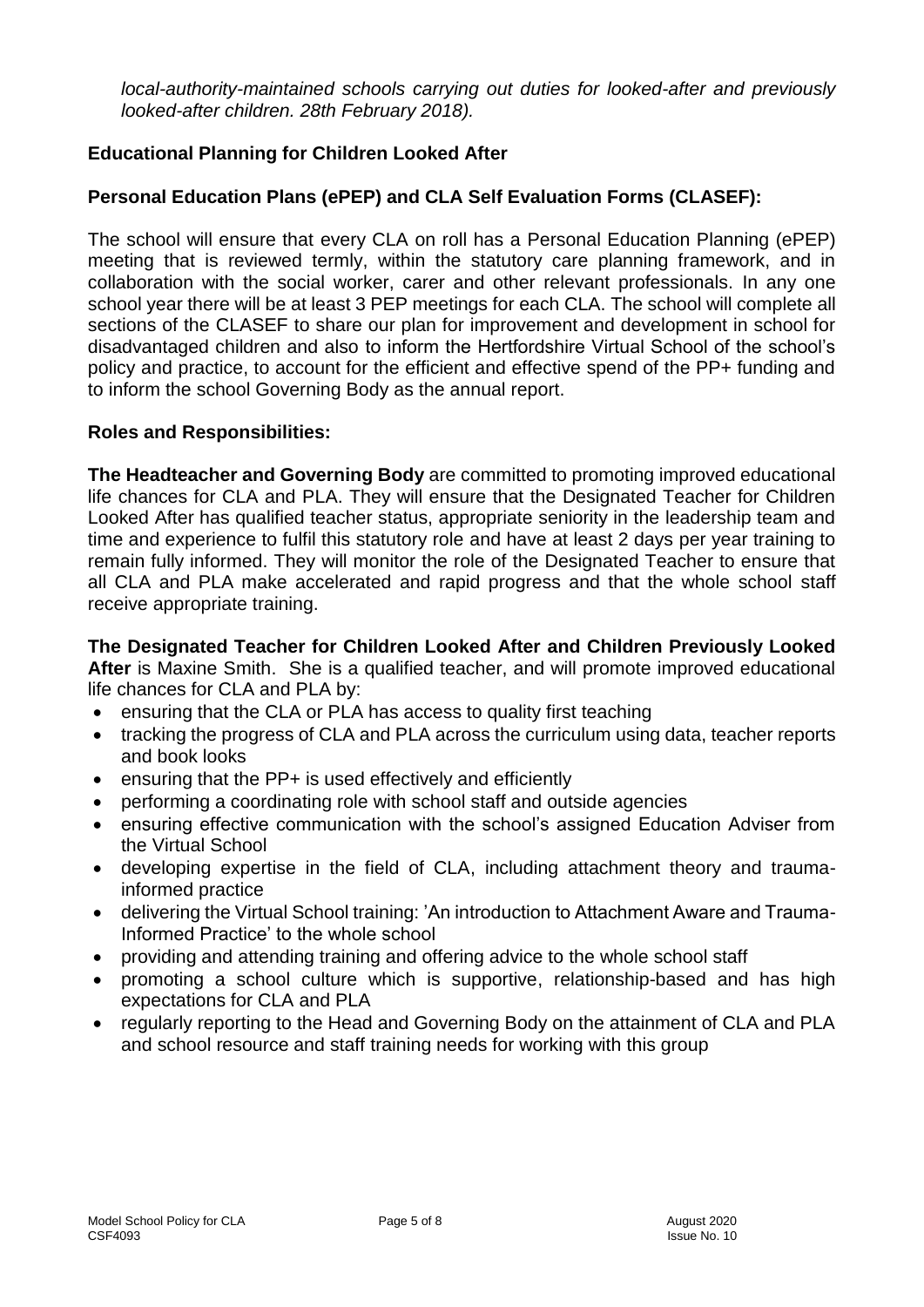- prioritising CLA for school-based additional support, even when the young person does not meet the criteria *(DfE Designated teacher for looked-after and previously lookedafter children Statutory guidance for local-authority-maintained schools carrying out duties for looked-after and previously looked-after children. 28th February 2018)*
- ensuring that CLA and PLA are not overlooked for positions of student responsibility within the school because of their care status
- completing the annual Strength and Difficulties Questionnaire (SDQ) of each CLA as requested, to inform their annual CLA health review.

**All staff** will promote improved educational life chances for CLA and PLA by:

- reading this 'school policy' for CLA
- attending relevant training, including the Virtual School toolkit training on 'Attachment Aware and Trauma-Informed Practice' (to be found on the Virtual School website: [www.hertfordshire.gov.uk/virtualschool\)](http://www.hertfordshire.gov.uk/virtualschool)
- providing accurate information and data when asked by the Designated Teacher
- referring to the Designated Teacher for advice
- playing their part in creating an attachment and trauma–informed 'CLA-friendly' culture and securing rapid progress for CLA by ensuring that they benefit from any additional school-based support available

#### **Attendance:**

**School attendance procedures** reflect the specific needs of CLA and PLA to ensure good school attendance. Where there is a concern about attendance or punctuality the school will contact the carer, social worker and other professionals including the Virtual School, as an early intervention, as outlined in our attendance policy.

#### **Admissions/ Transitions:**

#### **School procedures to support CLA during admission and transition include:**

- prioritising CLA and PLA at the point of admission
- the swift transfer of information between schools that may include school visits and at times of transition, teaching at the previous school
- early identification of staff mentor and peer buddy
- additional support and planning for CLA and PLA at times of transition
- structured activities to 'say goodbye', in recognition of the impact of broken attachments and loss

#### **Additional Educational Needs:**

#### **All staff will work creatively to secure accelerated and rapid progress for CLA and PLA with additional educational needs by:**

- having high expectations
- ensuring that they are prioritised for additional school-based support, even if they do not meet the criteria *(in line with the DfE Designated teacher for looked-after and previously looked-after children Statutory guidance for local-authority-maintained schools carrying out duties for looked-after and previously looked-after children. 28th February 2018)*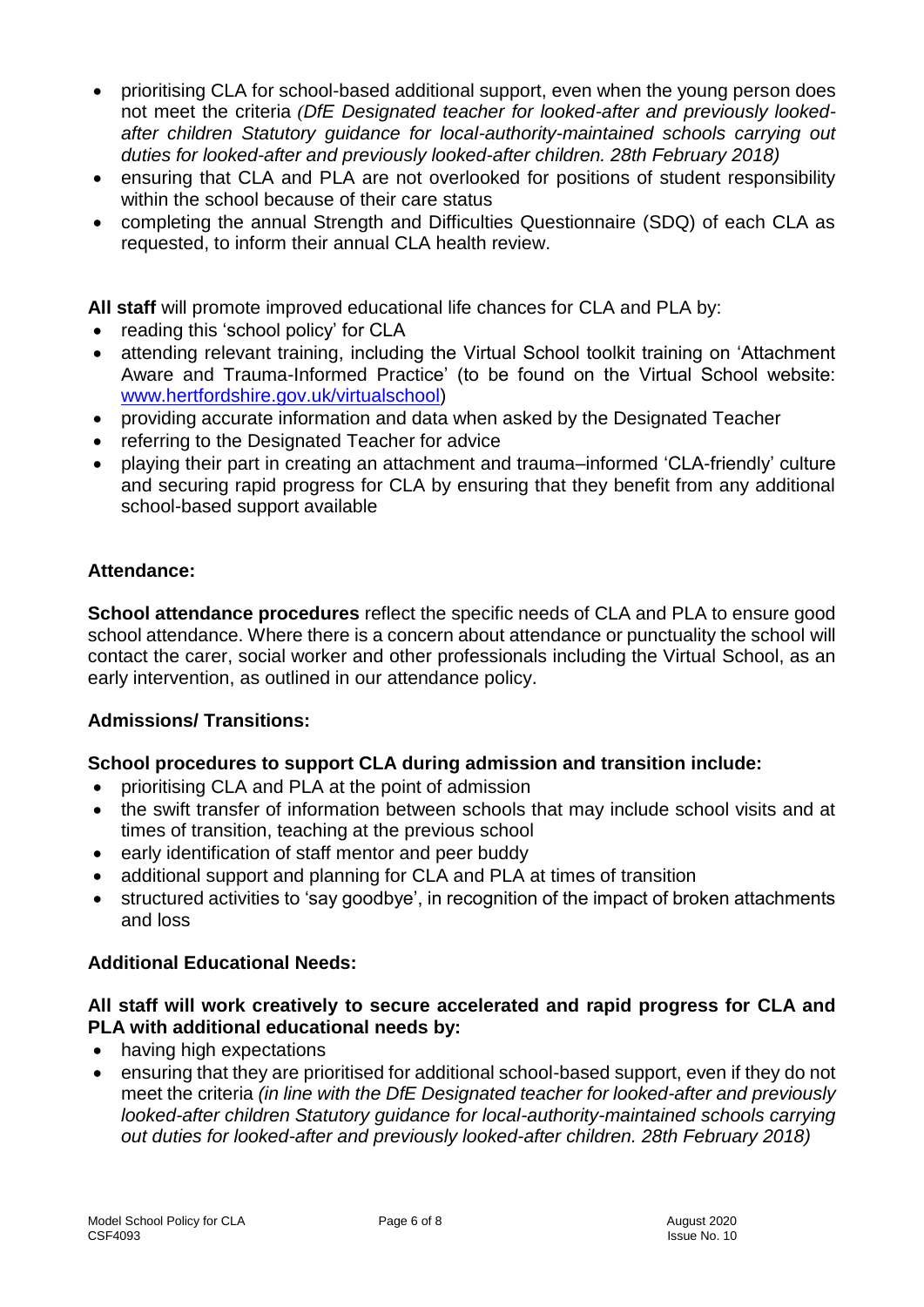- ensuring that planning is coordinated, appropriate interventions identified and teaching to the plan is systematic; ensuring that any work undertaken by non-teaching staff has teacher over-sight *(in line with the Lamb Report, Dec '09)*
- ensuring that progress is regularly monitored and reviewed, against the targets set as agreed in the termly Virtual School visit, ePEP and CLASEF

#### **Special Educational Needs & Disabilities:**

#### **All staff will work creatively to secure accelerated and rapid progress for CLA who have special educational needs & disabilities by:**

- having high expectation of progress each academic year *(in line with the expectation set out in the ePEP and CLA-SEF)*
- ensuring that they are accessing school-based targeted support which is 'additional to and different from' the universal and additional needs provision *(in line with the SEND Code of Practice)*
- ensuring that all plans are coordinated, appropriate interventions identified, and teaching to the plan is systematic
- ensuring that progress is regularly monitored and reviewed, in line with the SEND Code of Practice
- ensuring that any work undertaken by non-teaching staff has teacher over-sight
- that with the school SENCO the EHCP review is held in a timely way with all relevant professionals invited and their views obtained.

#### **Safeguarding:**

**School staff will be vigilant for any safeguarding issues which can impact particularly on CLA by:** familiarising themselves with the '*School Policy Guidance for Children in Care'* and following the school's child protection policy and the '*DfE: Keeping Children Safe in Education' (All staff) June 2019*, if there are any safeguarding concerns. <https://www.gov.uk/government/publications/keeping-children-safe-in-education--2>

#### **Alternative Provision:**

#### **We will make every effort to ensure that any arrangements for provision alternative to daily attendance at school will be:**

- a plan that will retain the CLA on the roll of the school or clarify in writing which educational establishment will be responsible for essential reporting and accountable for the PP+
- an agreed part of the overall ePEP for the student
- full time (25 hours) or contribute to full time attendance and be of high quality
- meet the educational needs of the CLA or PLA
- will provide the opportunity to make rapid progress in the course of study provided by the setting
- will be monitored regularly and that ePEPs will include the school and the alternative provider